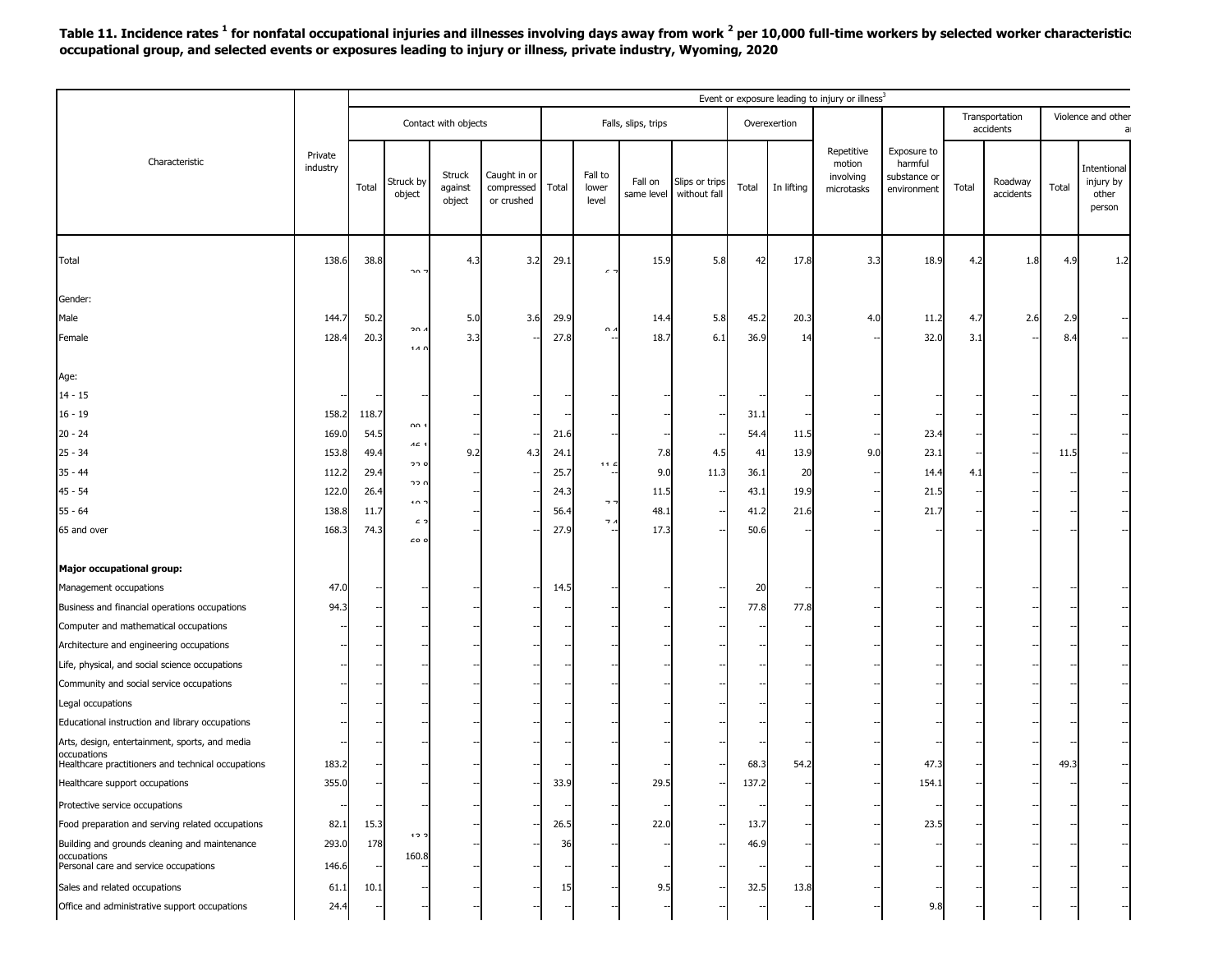| Farming, fishing, and forestry occupations<br>Construction and extraction occupations<br>Installation, maintenance, and repair occupations<br>Production occupations                                                                                                                                                                          | 230.9<br>143.7<br>173.0<br>84.8<br>126.5<br>27.5<br>221.7<br>111.8 | ח ררו<br>9.5<br>cn o<br>12.1<br>14.7 | 33.8<br>27.6<br>11.8<br>36.9 | 107<br>18.1<br>19.4 | 33.9<br>10.7<br>53.8<br>--<br>58<br>-- | 14.2<br>21.4<br>15.5 | 15.9<br>14.0 |     |
|-----------------------------------------------------------------------------------------------------------------------------------------------------------------------------------------------------------------------------------------------------------------------------------------------------------------------------------------------|--------------------------------------------------------------------|--------------------------------------|------------------------------|---------------------|----------------------------------------|----------------------|--------------|-----|
| Transportation and material moving occupations                                                                                                                                                                                                                                                                                                | 204.6<br>33.2                                                      | QF A<br>21E                          | 67.8                         | 40.0<br>10.1        | 79.2<br>--                             | 37.6                 | 9.6<br>12.3  | 7.8 |
| Incidence rates represent the number of injuries and illnesses per 10,000 full-time workers and were calculated as: (N/EH) x 20,000,000 where<br>number of injuries and illnesses<br>N<br>$\qquad \qquad =$<br><b>EH</b><br>$=$<br>20,000,000<br>base for 10,000 equivalent full-time workers (working 40 hours per week, 50 weeks per year). | total hours worked by all employees during calendar year           |                                      |                              |                     |                                        |                      |              |     |
| <sup>2</sup> Days-away-from-work cases include those that result in days away from work with or without job transfer or restriction.                                                                                                                                                                                                          |                                                                    |                                      |                              |                     |                                        |                      |              |     |
| Based on the Occupational Injury and Illness Classification System 2.01 developed by the U.S. Bureau of Labor Statistics.                                                                                                                                                                                                                     |                                                                    |                                      |                              |                     |                                        |                      |              |     |
| NOTE: Dashes indicate data that are not available. Because of rounding and data exclusion of nonclassifiable responses, data may not sum to the totals.                                                                                                                                                                                       |                                                                    |                                      |                              |                     |                                        |                      |              |     |

SOURCE: U.S. Bureau of Labor Statistics, U.S. Department of Labor, Survey of Occupational Injuries and Illnesses in cooperation with participating state agencies, November 03, 2021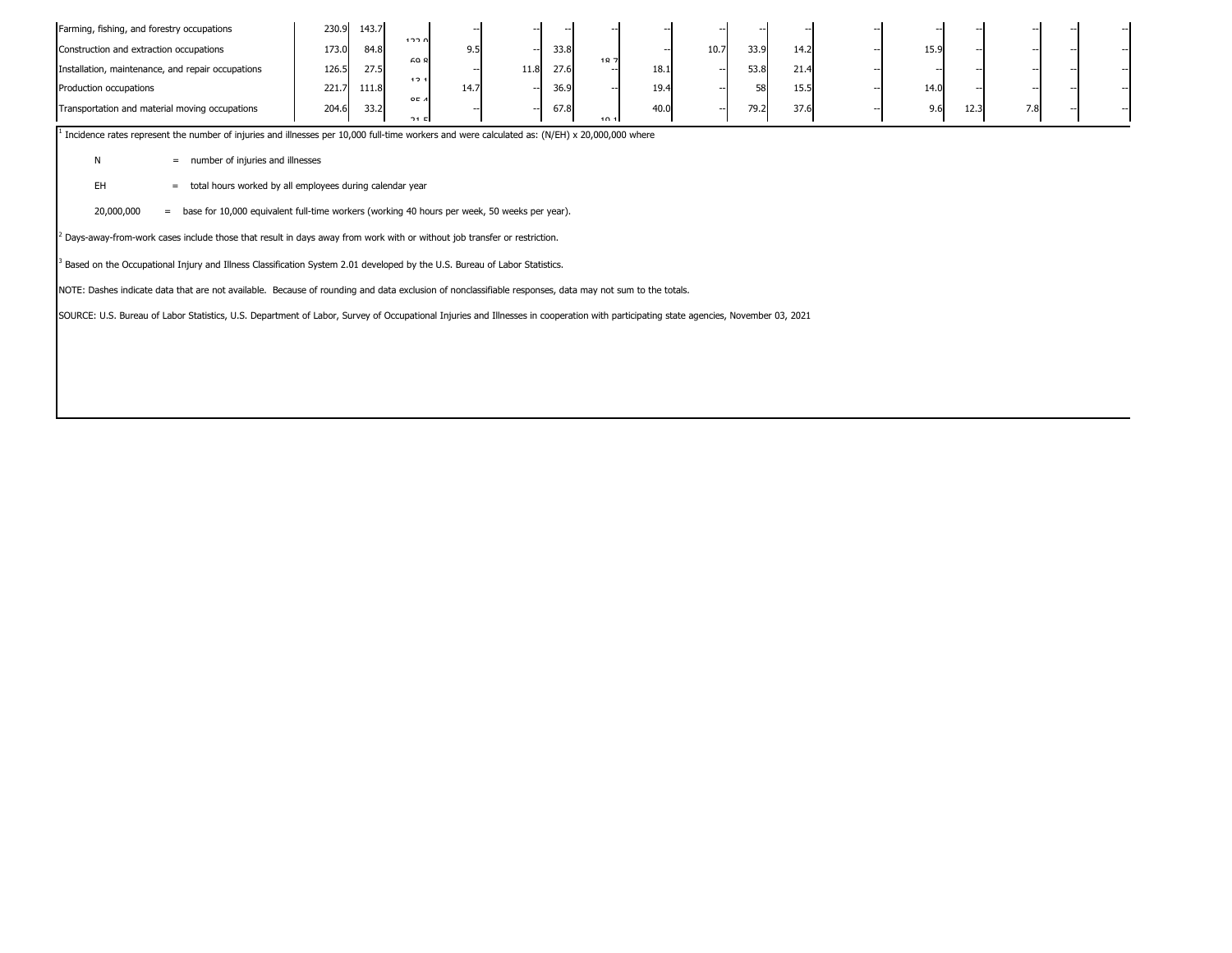| injuries by persons or<br>nimal                                |                                              |  |
|----------------------------------------------------------------|----------------------------------------------|--|
| Injury by<br>person-u<br>nintentiona<br>I or intent<br>unknown | Animal and<br>insect<br>related<br>incidents |  |
| 1.1                                                            | 2.5                                          |  |
|                                                                | 1.6<br>4.3                                   |  |
|                                                                |                                              |  |
|                                                                |                                              |  |
| $\overline{a}$                                                 | 7.8                                          |  |
| $\overline{a}$                                                 |                                              |  |
|                                                                |                                              |  |
|                                                                |                                              |  |
|                                                                |                                              |  |
|                                                                |                                              |  |
|                                                                |                                              |  |
|                                                                |                                              |  |
|                                                                |                                              |  |
|                                                                |                                              |  |
|                                                                |                                              |  |
|                                                                | ł                                            |  |
|                                                                |                                              |  |
|                                                                | 43.3                                         |  |
|                                                                |                                              |  |
|                                                                |                                              |  |
|                                                                |                                              |  |
|                                                                |                                              |  |
|                                                                |                                              |  |
|                                                                |                                              |  |
|                                                                |                                              |  |
|                                                                |                                              |  |